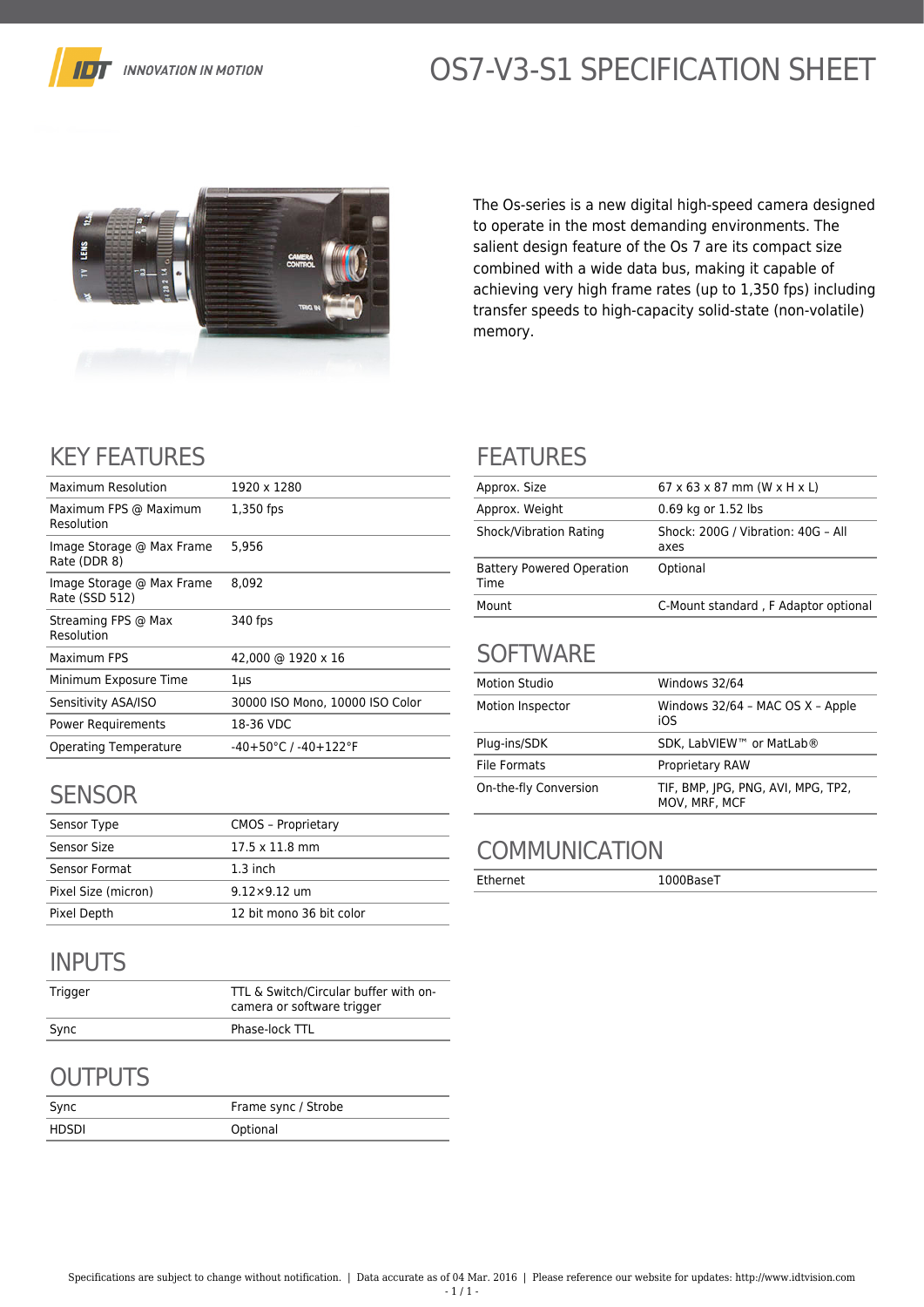

# OS7-V3-S2 SPECIFICATION SHEET



The Os-series is a new digital high-speed camera designed to operate in the most demanding environments. The salient design feature of the Os 7 are its compact size combined with a wide data bus, making it capable of achieving very high frame rates (up to 2,700 fps) including transfer speeds to high-capacity solid-state (non-volatile) memory.

# KEY FEATURES

| Maximum Resolution                          | 1920 x 1280                              |
|---------------------------------------------|------------------------------------------|
| Maximum FPS @ Maximum<br>Resolution         | 2,700 fps                                |
| Image Storage @ Max Frame<br>Rate (DDR 8)   | 6.002                                    |
| Image Storage @ Max Frame<br>Rate (SSD 512) | 6.641                                    |
| Streaming FPS @ Max<br>Resolution           | 340 fps                                  |
| Maximum FPS                                 | 84,000 @ 1920 x 16                       |
| Minimum Exposure Time                       | 1µs                                      |
| Sensitivity ASA/ISO                         | 30000 ISO Mono 10000 ISO Color           |
| Power Requirements                          | 18-36 VDC                                |
| Operating Temperature                       | $-40+50^{\circ}$ C / $-40+122^{\circ}$ F |
|                                             |                                          |

## **SENSOR**

| Sensor Type         | <b>CMOS - Proprietary</b>     |
|---------------------|-------------------------------|
| Sensor Size         | $17.5 \times 11.8 \text{ mm}$ |
| Sensor Format       | $1.3$ inch                    |
| Pixel Size (micron) | $9.12 \times 9.12$ um         |
| Pixel Depth         | 12 bit mono 36 bit color      |

# INPUTS

| Trigger | TTL & Switch/Circular buffer with on-<br>camera or software trigger |
|---------|---------------------------------------------------------------------|
| Sync    | Phase-lock TTL                                                      |

# **OUTPUTS**

| Sync  | Frame sync / Strobe |
|-------|---------------------|
| HDSDI | Optional            |

#### FEATURES

| Approx. Size                             | $68 \times 63 \times 87$ mm (W $\times$ H $\times$ L) |
|------------------------------------------|-------------------------------------------------------|
| Approx. Weight                           | 0.69 kg or 1.52 lbs                                   |
| Shock/Vibration Rating                   | Shock: 200G / Vibration: 40G - All<br>axes            |
| <b>Battery Powered Operation</b><br>Time | Optional                                              |
| Mount                                    | C-Mount standard, F Adaptor optional                  |

#### **SOFTWARE**

| <b>Motion Studio</b>  | Windows 32/64                                       |
|-----------------------|-----------------------------------------------------|
| Motion Inspector      | Windows 32/64 - MAC OS X - Apple<br>iOS             |
| Plug-ins/SDK          | SDK. LabVIEW™ or MatLab®                            |
| File Formats          | <b>Proprietary RAW</b>                              |
| On-the-fly Conversion | TIF, BMP, JPG, PNG, AVI, MPG, TP2,<br>MOV, MRF, MCF |

## **COMMUNICATION**

Ethernet 1000BaseT